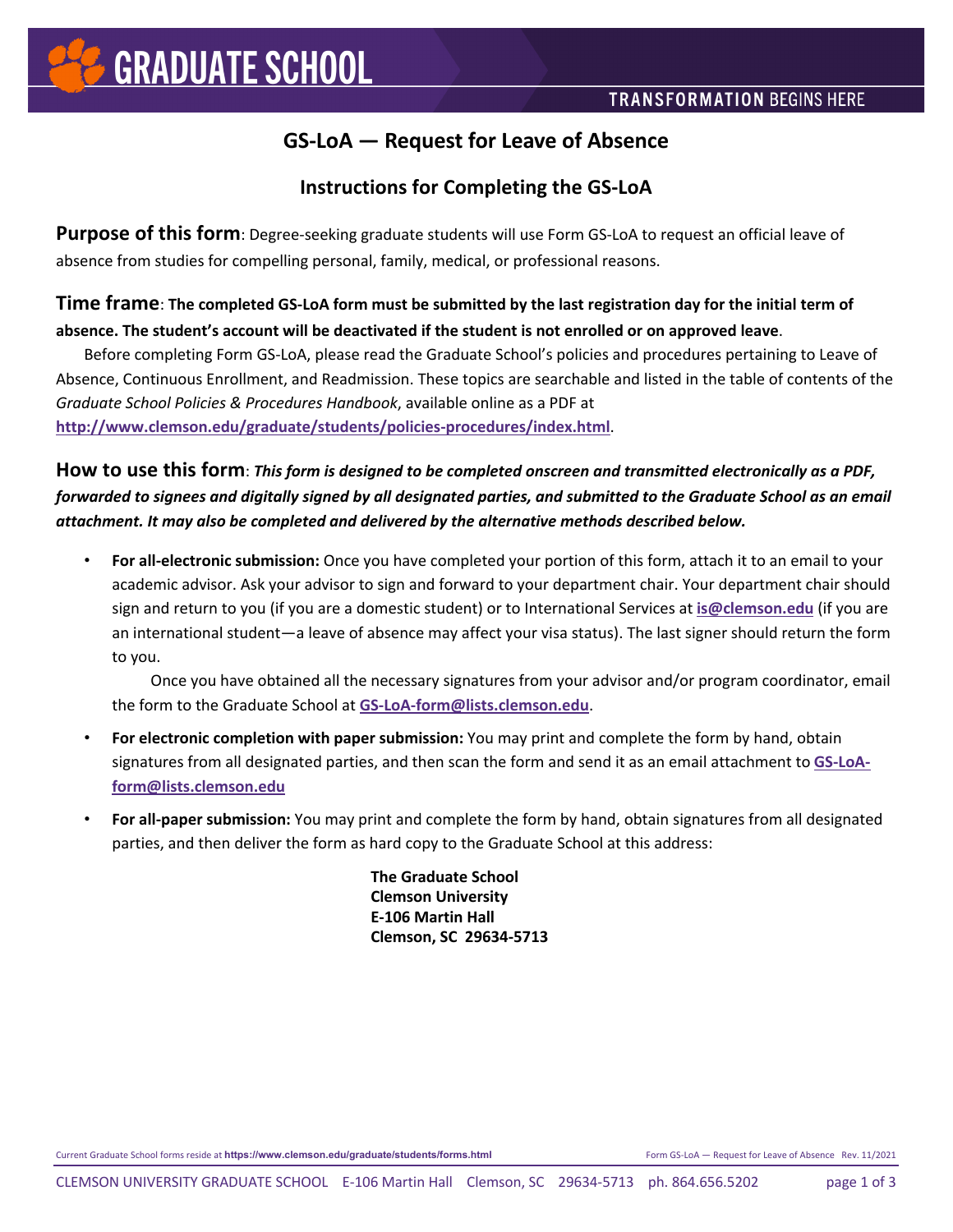# **GS-LoA — Request for Leave of Absence**

**This form must be completed and submitted by the last registration day for the initial term of absence. Your student account will be deactivated if you are not enrolled or on approved leave. Return completed form to The Graduate School, E-106 Martin Hall, according to instructions on previous page or email to [GS-LoA-form@lists.clemson.edu.](mailto:GS-LoA-form@lists.clemson.edu?Subject=Leave%20of%20Absence%20requested)**

| Name: Name: Name: Name: Name: Name: Name: Name: Name: Name: Name: Name: Name: Name: Name: Name: Name: Name: Name: Name: Name: Name: Name: Name: Name: Name: Name: Name: Name: Name: Name: Name: Name: Name: Name: Name: Name:                                                                                                                    | Cell phone: <u>contract and contract and contract and contract and contract and contract and contract of the set</u> |                                 |                                                         |
|--------------------------------------------------------------------------------------------------------------------------------------------------------------------------------------------------------------------------------------------------------------------------------------------------------------------------------------------------|----------------------------------------------------------------------------------------------------------------------|---------------------------------|---------------------------------------------------------|
|                                                                                                                                                                                                                                                                                                                                                  |                                                                                                                      |                                 |                                                         |
| Master's/Specialist's                                                                                                                                                                                                                                                                                                                            |                                                                                                                      |                                 |                                                         |
|                                                                                                                                                                                                                                                                                                                                                  |                                                                                                                      |                                 |                                                         |
|                                                                                                                                                                                                                                                                                                                                                  |                                                                                                                      | Street / city / state / country |                                                         |
| Term(s) of requested leave:                                                                                                                                                                                                                                                                                                                      |                                                                                                                      |                                 |                                                         |
| FROM Spring Summer Fall 15 Company 70 (returning term) Spring Summer Fall 15 Company Summer Fall<br>vear                                                                                                                                                                                                                                         |                                                                                                                      |                                 | vear                                                    |
|                                                                                                                                                                                                                                                                                                                                                  |                                                                                                                      |                                 |                                                         |
|                                                                                                                                                                                                                                                                                                                                                  |                                                                                                                      |                                 |                                                         |
| Reason for requesting leave:<br>$\bigcirc$ Other (please describe on next page)                                                                                                                                                                                                                                                                  | $\bigcirc$ Medical leave (please attach documentation)                                                               |                                 |                                                         |
| I have discussed my financial support for my return with my program coordinator. I understand that my financial support<br>(assistantship, traineeship, fellowship): $\bigcirc$ will be available upon my return;<br>$\bigcirc$ will not be available upon my return; $\bigcirc$ I do not have financial support from the department or program. |                                                                                                                      |                                 |                                                         |
| I have discussed my intended leave of absence with my advisor and/or program coordinator, and (if I am an international<br>$\mathsf{L}$<br>student holding an F-1 or J-1 visa) with an International Services advisor, as indicated by the signature(s) below.                                                                                   |                                                                                                                      |                                 |                                                         |
| I have at least a 3.0 GPA and have passed/completed all program requirements to date (comps, qualifiers, etc.).<br>$\Box$                                                                                                                                                                                                                        |                                                                                                                      |                                 |                                                         |
| I understand that while I am on leave, I may not utilize Clemson University resources including laboratory facilities, recreation,<br>or health and wellness facilities.                                                                                                                                                                         |                                                                                                                      |                                 |                                                         |
| I have read the Leave of Absence, the Continuous Enrollment, and the Readmission policies in the Graduate School Policies &<br>Procedures Handbook. I understand the consequences of failure to adhere to these Graduate School requirements.                                                                                                    |                                                                                                                      |                                 |                                                         |
|                                                                                                                                                                                                                                                                                                                                                  |                                                                                                                      |                                 |                                                         |
| <b>Advisor</b> (print name)                                                                                                                                                                                                                                                                                                                      | <b>Signature</b>                                                                                                     |                                 | Date                                                    |
|                                                                                                                                                                                                                                                                                                                                                  |                                                                                                                      |                                 |                                                         |
| <b>Program Coordinator</b> (print name)                                                                                                                                                                                                                                                                                                          | Signature                                                                                                            |                                 | Date                                                    |
| <b>International Services Advisor</b> (print name, if applicable)                                                                                                                                                                                                                                                                                | Signature                                                                                                            |                                 | Date                                                    |
| To be notified by email after approval:                                                                                                                                                                                                                                                                                                          |                                                                                                                      |                                 |                                                         |
|                                                                                                                                                                                                                                                                                                                                                  | <b>Department Head</b> (print name and email)                                                                        |                                 |                                                         |
| $\Box$ Leave approved $\Box$ Leave not approved<br><b>GRADUATE SCHOOL ACTION:</b>                                                                                                                                                                                                                                                                |                                                                                                                      |                                 |                                                         |
| <b>Comments:</b> Comments:                                                                                                                                                                                                                                                                                                                       |                                                                                                                      |                                 |                                                         |
|                                                                                                                                                                                                                                                                                                                                                  |                                                                                                                      |                                 |                                                         |
| <b>Graduate School Dean signature</b>                                                                                                                                                                                                                                                                                                            |                                                                                                                      | Date                            |                                                         |
| Current Graduate School forms reside at https://www.clemson.edu/graduate/students/forms.html                                                                                                                                                                                                                                                     |                                                                                                                      |                                 | Form GS-LoA - Request for Leave of Absence Rev. 11/2021 |